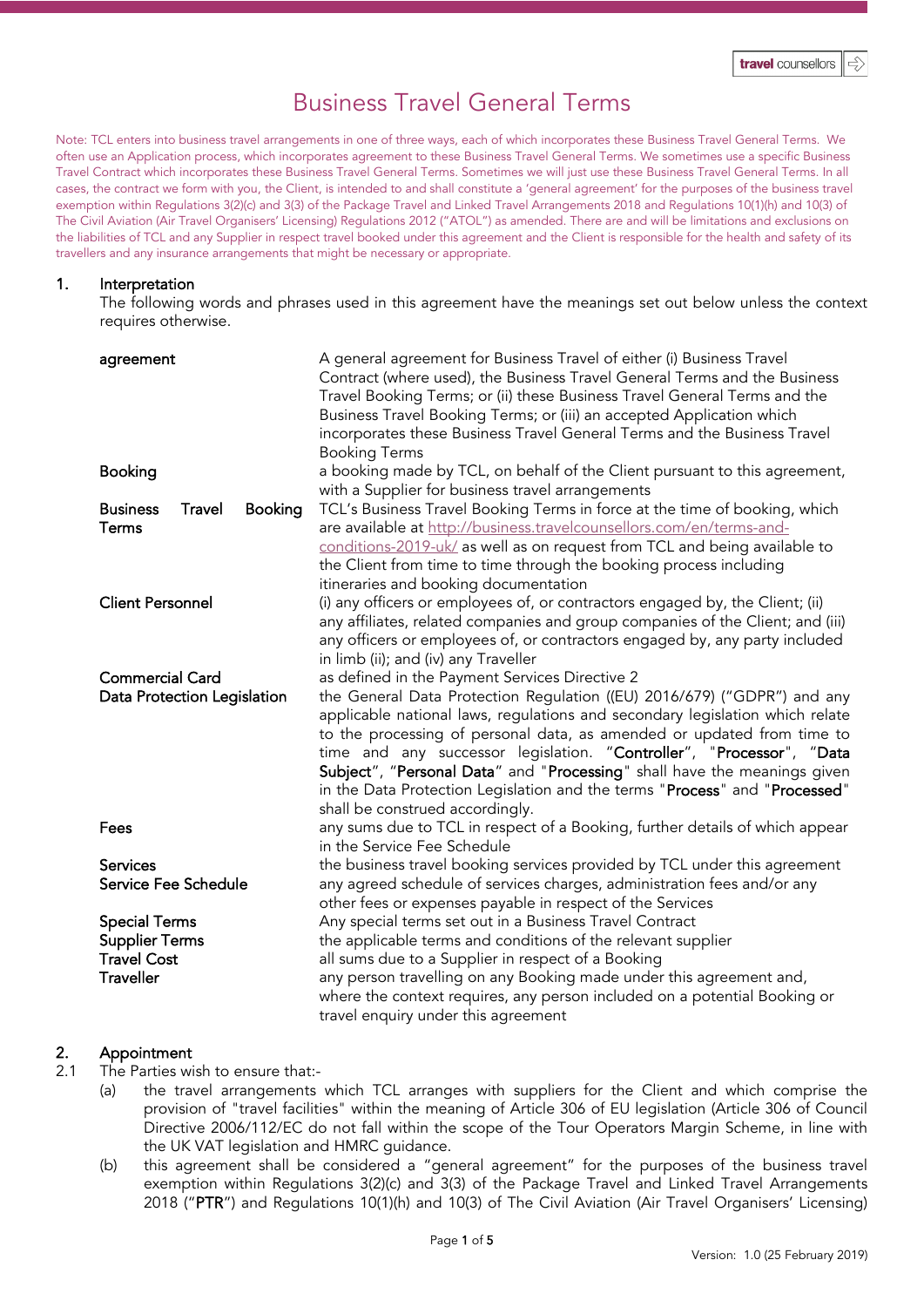Regulations 2012 ("ATOL") as amended. Accordingly, the services provided by TCL to the Client are exempt from the scope of the PTR and ATOL and the Client (and any individual travelling on behalf of the Client on bookings made under this agreement) is not afforded any of the rights provided by them which otherwise may apply.

- 2.2 By virtue of these Business Travel General Terms, the Client appoints TCL to act as its agent for the purposes of sourcing, booking, arranging or otherwise facilitating the provision of business travel arrangements to the Client from suppliers and TCL agrees to act as such. However, TCL shall not be obliged to carry out any of the services set out in this agreement prior to the Client completing TCL's application process and TCL having accepted the Client's application.
- 2.3 The Parties agree that this agreement covers travel arrangements booked in connection with the Client's trade, business, craft or profession. The Client acknowledges that any other travel booked under this agreement will not be afforded any regulatory or other protections that may otherwise apply.

# 3. Bookings

- 3.1 When making a Booking, TCL in its role as agent, will arrange for the Client to enter into a contract with the Supplier(s) of the travel arrangements. That Booking will be subject and governed by:
	- the Business Travel General Terms;
	- (b) the Business Travel Booking Terms; and
	- (c) the Supplier Terms.
- 3.2 In the event of conflict, the Business Travel General Terms will take precedence over the Business Travel Booking Terms, which shall take precedence over any Application. Any Special Terms included in a Business Travel Contract shall take precedence over the standard Business Travel General Terms.

# 4. Fees

- 4.1 In consideration for providing the Services, TCL may charge on a per booking basis and the Client shall pay the Service Charges as set out in the Service Fee Schedule, the Booking Conditions or as otherwise agreed in writing between the parties. Unless the Client has Credit Terms (and sufficient credit remaining) or otherwise agreed by TCL, all such amounts shall be due and payable at the same time as any Travel Cost.
- 4.2 The Client shall be liable for Travel Cost and shall make payment to TCL by any payment deadline specified by TCL in respect of a Booking (or if applicable, the Credit Terms). TCL reserves the right to cancel any Booking where the Client fails to make payment of the Travel Cost by a due date and the Client shall be liable and reimburse TCL on demand in respect of all sums payable to a Supplier or TCL (including any fees) in respect of such cancellation, whether under the agreement, the Business Travel Booking Terms, the Supplier Terms or otherwise.

# 5. Credit Terms

- 5.1 Prior to, and at any time after, offering Credit Terms, TCL has the right to perform credit checks on the Client (including the directors and any management and any applicable Client Personnel) (or instruct a third party to complete credit checks on TCL's behalf) and the Client hereby expressly consents to TCL doing so. TCL shall be entitled to make decisions on Credit Terms based on credit check information.
- 5.2 Any offer of Credit Terms to the Client shall be entirely at TCL's discretion and details of any Credit Terms shall be notified in writing to the Client. The Credit Terms will defer the due date for payment of some or all amounts due. Any sums not deferred pursuant to approved Credit Terms (including where Credit Terms are reduced or withdrawn) will be due in accordance with standard payments terms.
- 5.3 The Client shall be required to make payment strictly in accordance with the Credit Terms. TCL shall be entitled to withdraw Credit Terms immediately in writing in the event that Client fails to make any payment when it falls due or if TCL reasonably believes that the Client's credit position has materially deteriorated, in which case all outstanding invoices shall become immediately payable to TCL and all further bookings must be paid for at time of booking.
- 5.4 TCL may increase, decrease or withdraw the Credit Terms at any time at its absolute discretion by providing the Client with written notice in writing. Any revised Credit Terms will take effect from the date specified by TCL. Where Credit Terms are withdrawn, withdrawal shall take effect from the data specified by TCL and,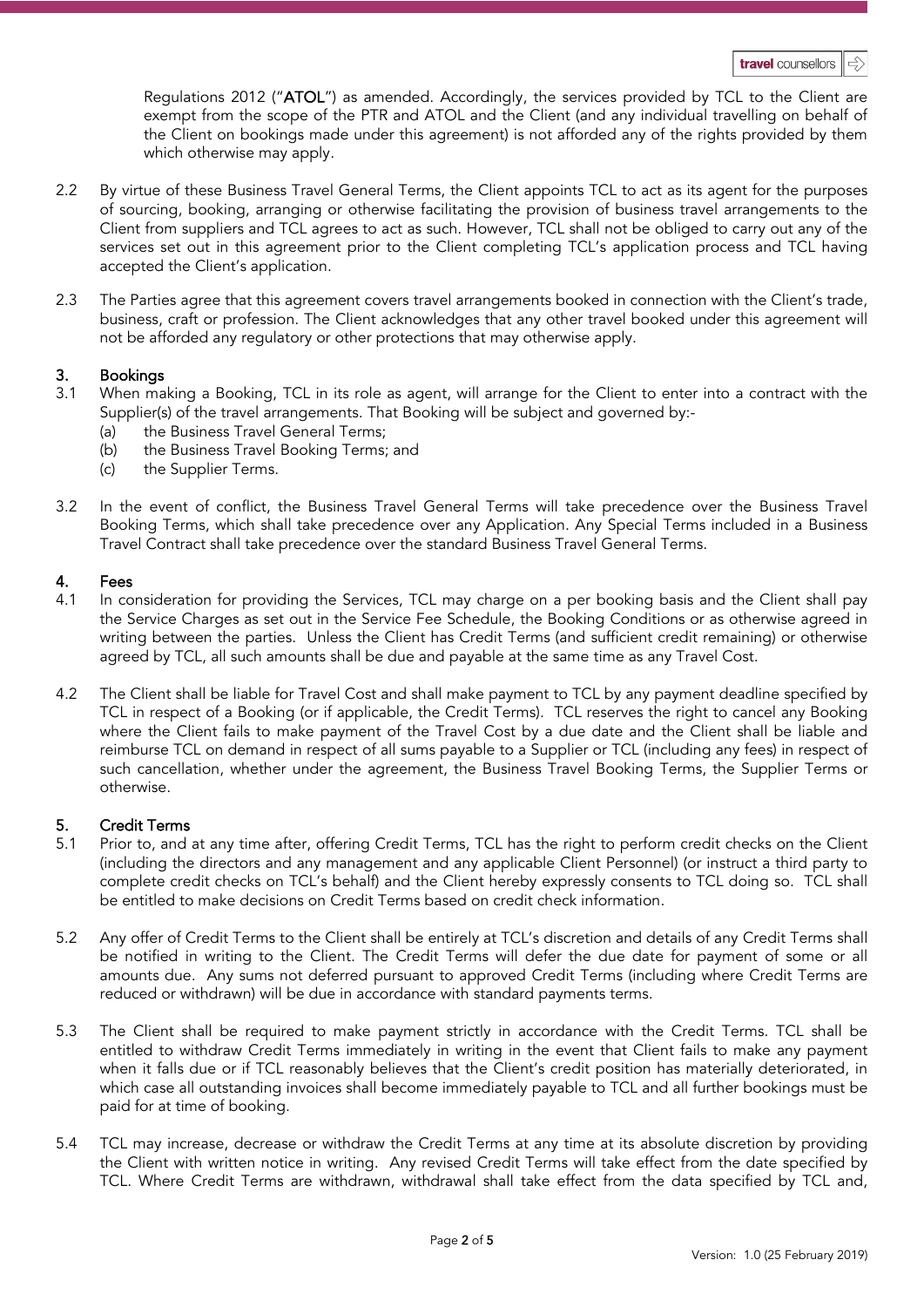unless otherwise agreed by TCL, all outstanding invoices shall become immediately payable to TCL and all further bookings must be paid for at time of booking

- 5.5 The Client agrees any that any card payment under this agreement is made by a Commercial Card and, accordingly, the Client is obliged to pay any card payment charges notified to the Client in any payment portal, the Service Fee Schedule, the Business Travel Booking Terms or the Supplier Terms.
- 5.6 All amounts payable by the Client under this agreement, the Corporate Booking Conditions, the Supplier Terms or otherwise shall be paid in full without any set-off, counterclaim, deduction or withholding (other than any deduction or withholding of tax as required by law).

# 6. Parties' Obligations

#### 6.1 TCL shall:

- (a) provide the Services using good quality systems, techniques and standards and reasonable skill and care;
- (b) act as the Client's agent and in accordance with its instructions, to arrange, source and otherwise facilitate the provision of Bookings;
- (c) make itself available upon reasonable notice for the purposes of consultation, advice and support relating to the Services; and
- (d) where TCL and the Client agree a formal written service level agreement (SLA), use reasonable endeavours to operate in accordance with the SLA, which shall supplement these Business Travel General Terms but in the event of conflict, these Business Travel General Terms will prevail.

# 6.2 Client shall:

- (a) Provide full and timely cooperation and accurate and complete information to enable TCL to source business travel arrangements on its behalf and ensure that all necessary consents or approvals are gained from travellers for the disclosure of relevant information to TCL and any Suppliers for the purposes of this agreement;
- (b) Pay all fees and payments and invoices due in accordance with this agreement (including and any terms incorporated into it by reference) and the Supplier Terms;
- (c) Comply with all applicable laws and regulations, including Data Protection Legislation, the Bribery Act 2010 and the Modern Slavery Act 2015 so far as they apply to the Client in the pursuance of this agreement;
- (d) Indemnify TCL against all liabilities, costs, expenses, compensation awards, fines, penalties, damages and losses (including legal and other professional costs and expenses) suffered or incurred by TCL arising out of or in connection with (i) any breach of any nature whatsoever by the Client of its obligations expressed or implied under this agreement (including any terms incorporate into by reference) and/or the Supplier Terms; and/or (ii) any act or default of the Client or Client Personnel.

# 7. **Termination**<br> $7.1$  TCL may term

- TCL may terminate this agreement immediately on written notice if the Client fails to make any undisputed payments in full to TCL, when due under this agreement and the Client has failed to remedy this non-payment within a period of 14 days.
- 7.2 The Client may terminate this agreement immediately on written notice if in its reasonable opinion TCL's conduct (or that of any of its officers or employees) is likely to bring the Client into disrepute or is otherwise materially prejudicial to the Client's interests.
- 7.3 Either Party may terminate this agreement at any time by mutual agreement in writing; or by one Party giving the other Party 60 days written notice; or immediately on written notice to the other Party if:
	- (a) the other Party becomes bankrupt, or insolvent, or unable or unwilling to pay its valid debts as they fall due, or suspends or ceases or threatens to suspend or to cease to carry on its business, or if the other Party has a receiver or liquidator appointed.
	- (b) the other Party commits a material breach of any provision of this agreement which is not remediable or, if remediable, is not remedied within thirty (30) days of receiving written notice specifying the breach and requiring it to be remedied.
- 7.4 Any termination of the agreement in accordance with this Clause 6 shall be without prejudice to the rights of either Party accrued prior to such termination.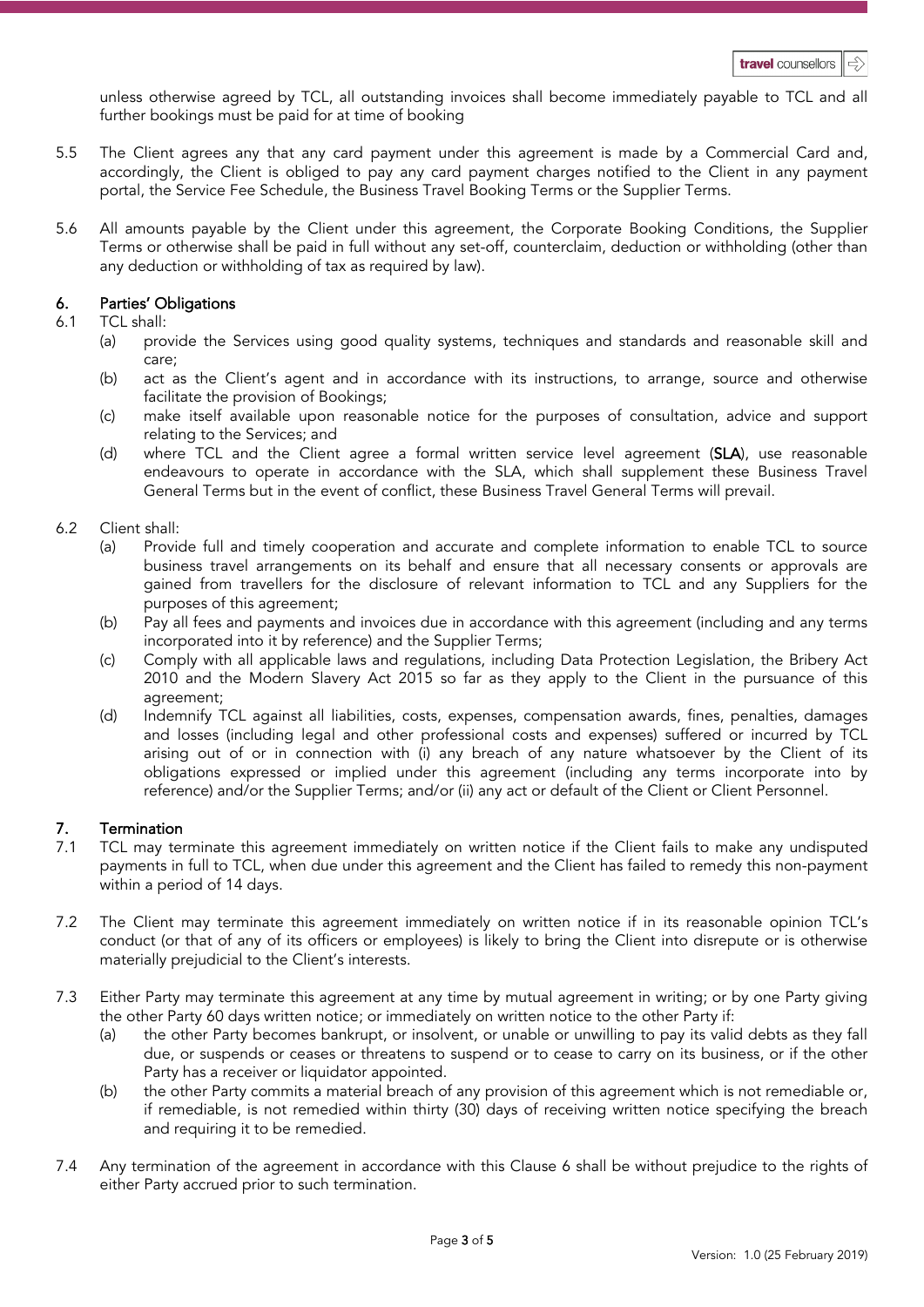7.5 Upon termination, the Client agrees to immediately pay TCL any outstanding undisputed sums relating to the travel arrangements or otherwise incurred / owing under this agreement that have been incurred by the effective date of termination, and any interest accruing thereon.

# 8. Data Protection

- 8.1 Both Parties will comply with all applicable requirements of the Data Protection Legislation. The terms of this clause are in addition to, and do not relieve, remove or replace, a party's obligations under the Data Protection Legislation.
- 8.2 The Client will ensure that it obtains all necessary appropriate consents and provides notices to travellers, which are sufficient in scope and satisfy the requirements of the Data Protection Legislation, to enable disclosure to TCL and lawful collection, Processing and transfer of Personal Data of travellers ("Traveller Data") by TCL pursuant to any actual or potential Booking as set out in TCL's privacy policy at <https://www.travelcounsellors.co.uk/gb/leisure/privacy-policy-data-security/> as it may be amended from time to time. Without prejudice to the foregoing, the Client must, as a minimum, notify travellers of TCL's privacy policy.
- 8.3 TCL may be a Controller of Traveller Data and/or process this Traveller Data on behalf of a Supplier. Where TCL transmits Traveller Data to a Supplier in relation to an actual or potential Booking, that Supplier is also a Controller under the Data Protection Legislation and deals with the Traveller Data in accordance with the Data Protection Legislation and with their own policies and procedures from time to time.
- 8.4 TCL may be required to transfer Personal Data outside of UK and/or the European Economic Area for the purposes of arranging contracts for travel arrangements pursuant to this agreement. Without transferring Personal Data between relevant travel industry parties, provision of the services and travel will not be possible.
- 8.5 The Parties anticipate that TCL will not act as a Processor on behalf of the Client. Where and to the extent that in undertaking the obligations set out in the agreement, either Party anticipates that TCL will process Personal Data for and on behalf of the Client, it shall notify the other Party and the Parties shall agree to an amendment to the agreement to incorporate appropriate provisions.
- 8.6 The Client will ensure that, in relation to Traveller Data it provides to TCL, (i) it is not subject to any prohibition or restriction which would prevent or restrict TCL from Processing the Traveller Data to provide the business travel and booking services, (ii) the Traveller Data is adequate, relevant and limited to what is necessary to provide the business travel and booking services, and (iii) the Traveller Data is accurate and up to date.

IMPORTANT NOTE: The Client and any travellers should be made aware that certain supplier systems may allow travellers on the same booking to see the personal data of other travellers on the same booking. We try to use our systems and supplier systems in a way to avoid this but this may not always be practical or possible in order to complete the required bookings (for example, to ensure adjacent seating for all travellers).

# 9. Confidentiality

- 9.1 Each Party undertakes to the other that during the term of this agreement and thereafter it shall keep confidential and shall not without the prior written consent of the other Party disclose to any third party (except to its legal and professional advisors) any Confidential Information learned by the recipient Party or disclosed to the recipient Party by such other Party pursuant to or otherwise in connection with this agreement.
- 9.2 The obligations of confidentiality in this Clause shall not extend to any information or matter which either Party can show is in, or has become part of, the public domain other than as a result of a breach of the obligations of confidentiality under this agreement; was independently disclosed to it by a third party entitled to disclose the same; or is required to be disclosed under any applicable law or any regulatory authority, or by order of a court or governmental body or other authority of competent jurisdiction.
- 9.3 For the purposes of this Clause, Confidential Information shall mean all and any commercial, financial, marketing, technical or other information, know-how or trade secrets in any form or medium belonging to or disclosed by one of the Parties to this agreement or obtained under or in connection with this agreement (whether disclosed or obtained before or after the date of this agreement), together with any copies, summaries of, or extracts from, such information in any form or medium or any part(s) of this information and which is designated as confidential or which is manifestly confidential.